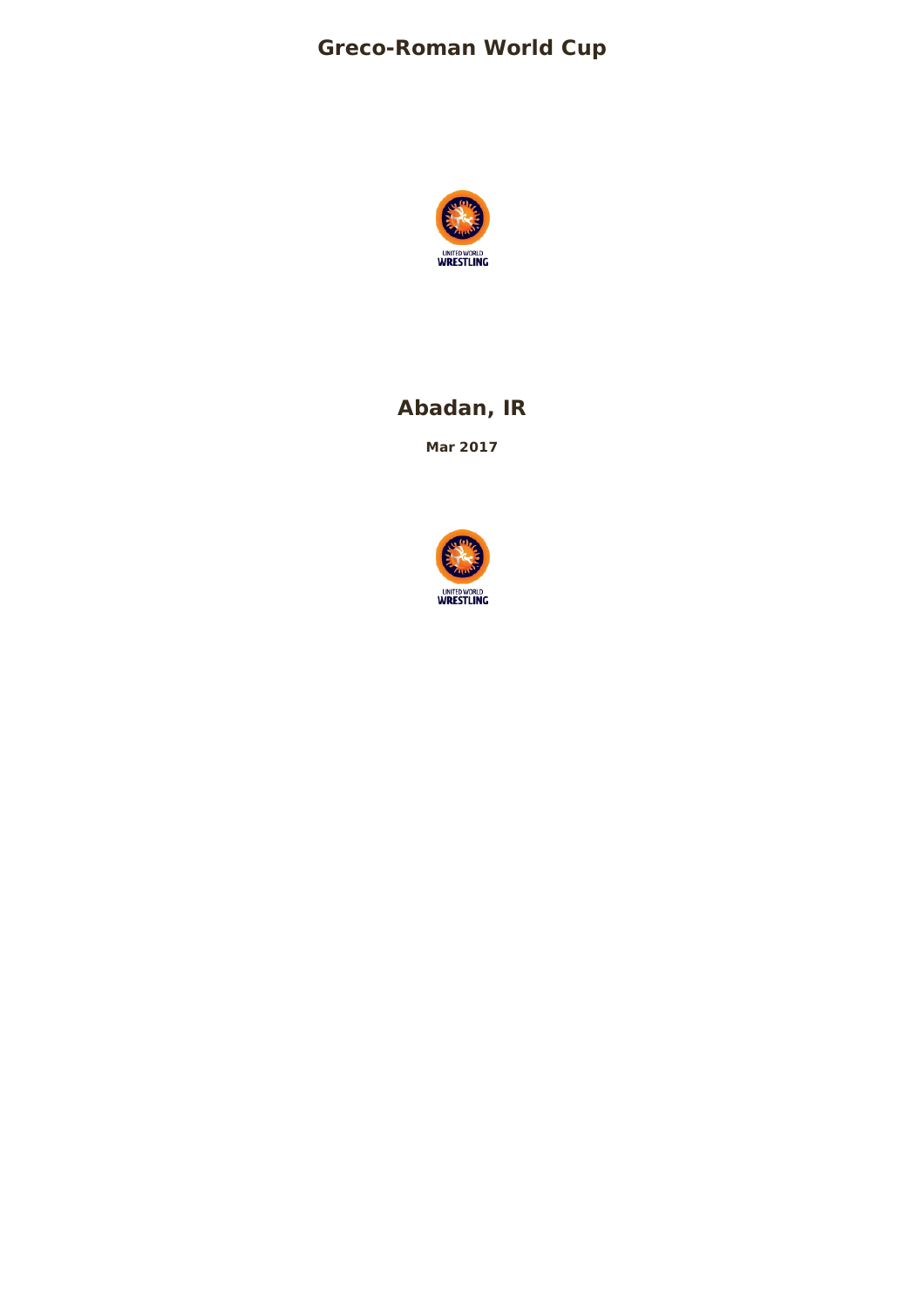



### **Greco-Roman**

| <b>Teams</b>                     | <b>59 kg</b>  | <b>66 kg</b>   | <b>71 kg</b> | <b>75 kg</b>  | <b>80 kg</b>   | 85 kg | 98 kg         | 130 kg         | <b>TOTAL</b> |
|----------------------------------|---------------|----------------|--------------|---------------|----------------|-------|---------------|----------------|--------------|
| AZE<br><b>MONE</b>               | 2             | $\overline{2}$ | 2            |               |                | 1     |               | $\overline{2}$ | 12           |
| <b>BLR</b>                       |               |                |              |               |                | 1     |               |                | 8            |
| <b>GER</b>                       |               |                | <b>T</b>     |               |                | 1     | $\mathcal{P}$ | $\mathcal{P}$  | 10           |
| IRI<br>$\rightarrow$             | $\mathcal{P}$ | $\overline{2}$ | 2            | 2             | $\overline{2}$ | 2     | 2             | $\mathcal{P}$  | 16           |
| <b>KAZ</b><br>$\bullet$          |               | п.             | n.           | $\mathcal{P}$ |                | п.    | п             |                | 9            |
| <b>RUS</b>                       | 2             | $\mathcal{L}$  | $\supset$    | 2             | 2              | 2     | n.            | $\overline{2}$ | 15           |
| $\mathbb{C}^\star$<br><b>TUR</b> |               | フ              |              |               |                |       | $\mathcal{P}$ |                | 10           |
| <b>UKR</b>                       | Ŧ.            | п.             | <b>T</b>     | 2             |                | 1     | ÷.            | $\mathcal{P}$  | 10           |
| <b>TOTAL</b>                     |               |                |              | 1             |                |       |               |                | 8            |

**Number of Teams 8**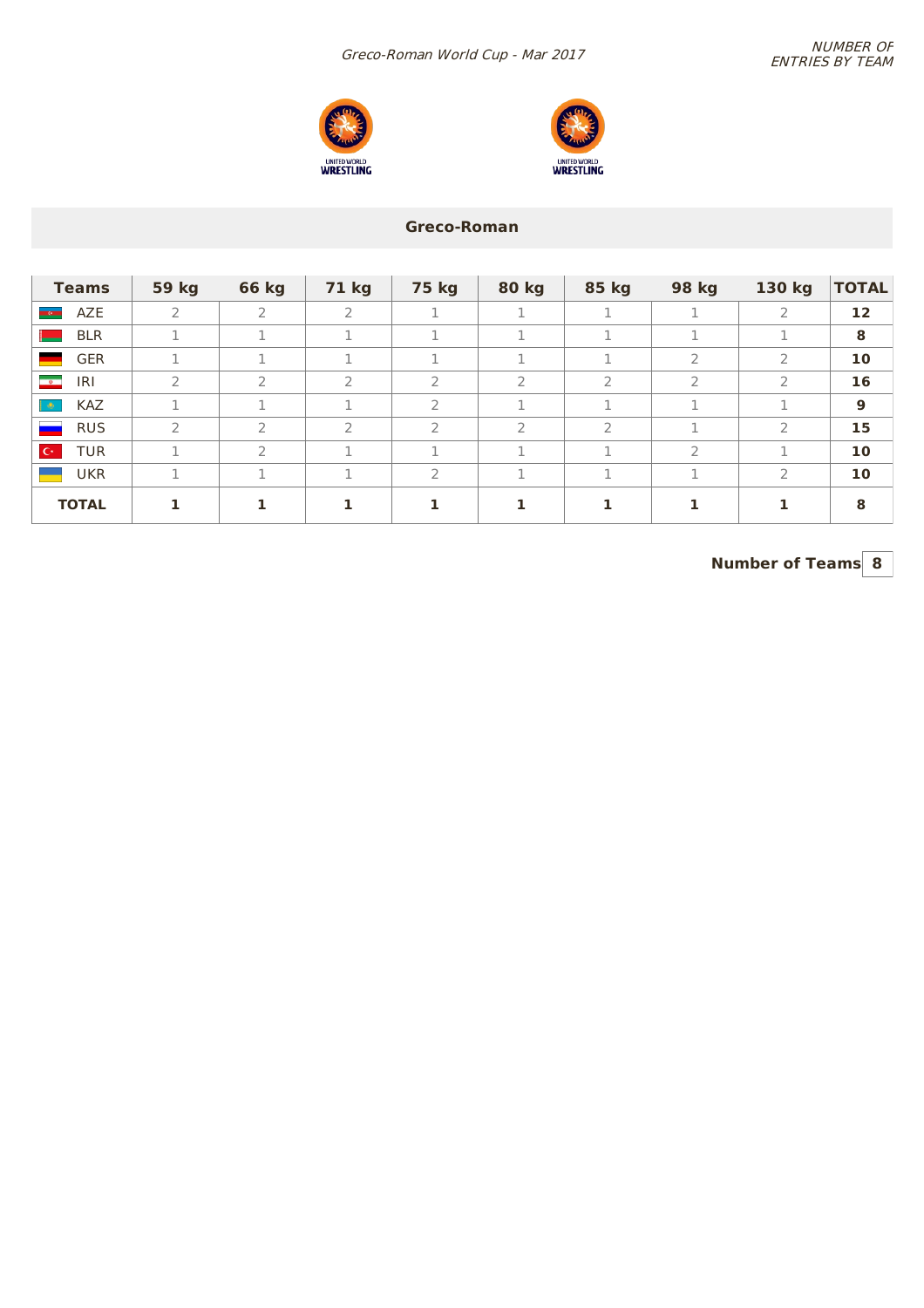



|                                                   | A              |                |
|---------------------------------------------------|----------------|----------------|
|                                                   | RUSSIA         | <b>RUS</b>     |
| - 49                                              | KAZAKHSTAN     | KAZ            |
| $\Phi$                                            | <b>IRAN</b>    | $ \mathsf{R} $ |
|                                                   | GERMANY        | GER            |
|                                                   |                |                |
|                                                   | $\, {\bf B}$   |                |
| $\overline{\phantom{a}}$ $\overline{\phantom{a}}$ | AZERBAIJAN     | AZE            |
| $\mathbf{C}^*$                                    | TURKEY         | TUR            |
|                                                   | <b>BELARUS</b> | <b>BLR</b>     |
|                                                   | UKRAINE        | UKR            |

**Number of Teams 8**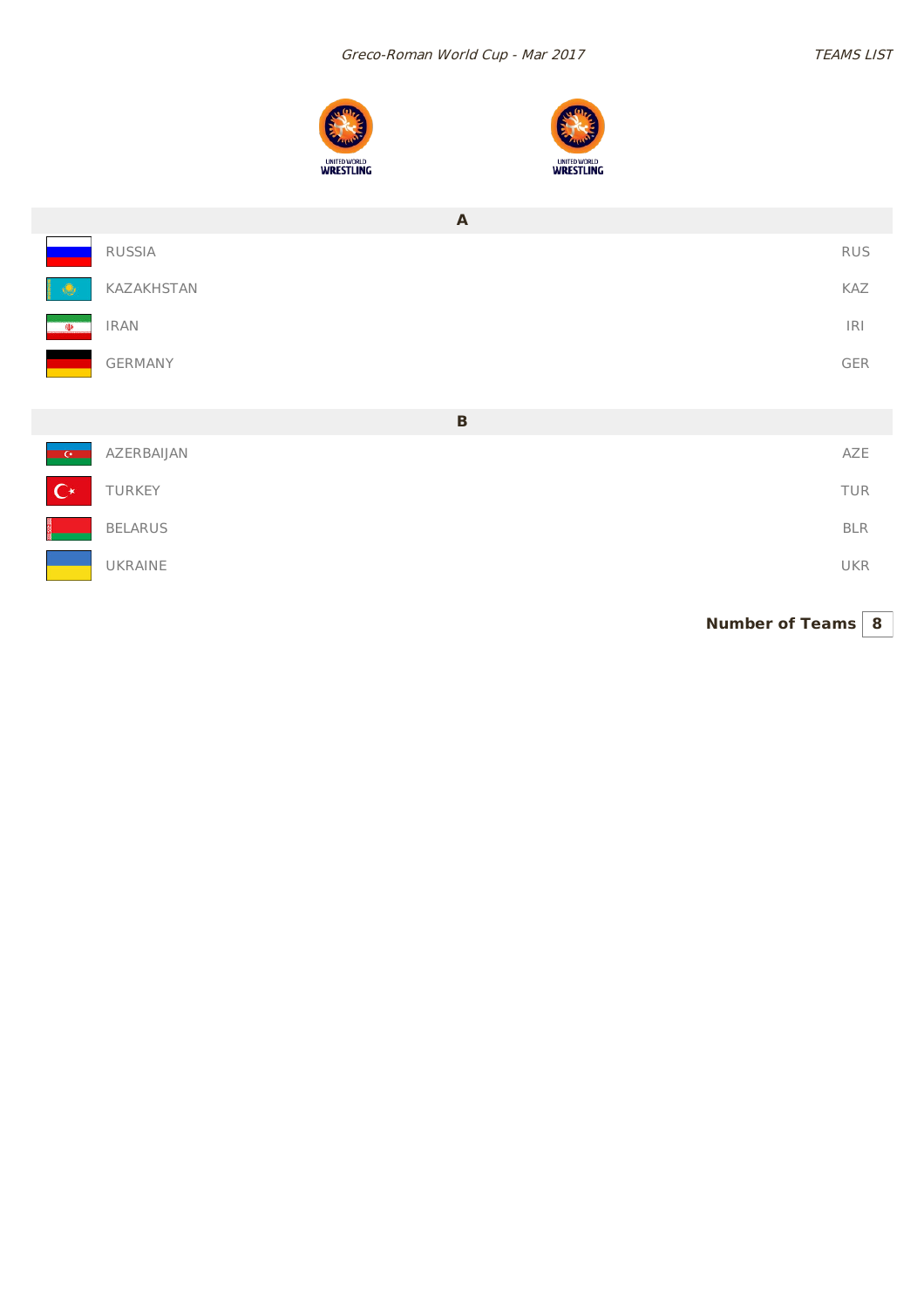#### Greco-Roman World Cup - Mar 2017





#### **AZERBAIJAN (AZE)**  $\overline{G}$

| GR - 130 kg | Oyan NAZARIANI          |
|-------------|-------------------------|
|             | Sabah SHARIATI          |
| GR - 59 kg  | Rovshan BAYRAMOV        |
|             | Taleh MAMMADOV          |
| GR - 66 kg  | Kamran MAMMADOV         |
|             | Nofal BABAYFV           |
| GR - 71 kg  | Rasul CHUNAYEV          |
|             | Hasan ALIYEV            |
| GR - 75 kg  | <b>Flyin MURSALIYEV</b> |
| GR - 80 kg  | Rafig HUSEYNOV          |
| GR - 85 kg  | Islam ABBASOV           |
| GR - 98 kg  | Orkhan NURIYEV          |

### **BELARUS (BLR)**

| GR - 130 kg | Heorhi CHUHASHVILI |
|-------------|--------------------|
| GR - 59 kg  | Maksim KAZHARSKI   |
| GR - 66 kg  | Yaraslau KARDASH   |
| GR - 71 kg  | Pavel LIAKH        |
| GR - 75 kg  | Yahor KASIANKOU    |
| GR - 80 kg  | Radzik KULIYEU     |
| GR - 85 kg  | Mikalai STADUB     |
| GR - 98 kg  | Yahor YASKAVETS    |

## **GERMANY (GER)**

| GR - 130 kg | <b>Eduard POPP</b>         |  |  |  |
|-------------|----------------------------|--|--|--|
|             | Christian JOHN             |  |  |  |
| GR - 59 kg  | Christopher Josef KRAEMER  |  |  |  |
| GR - 66 kg  | Frik WFISS                 |  |  |  |
| GR - 71 kg  | Maximilian Andreas SCHWABE |  |  |  |
| GR - 75 kg  | <b>Florian NEUMAIER</b>    |  |  |  |
| GR - 80 kg  | Pascal EISELE              |  |  |  |
| GR - 85 kg  | Ramsin AZIZSIR             |  |  |  |
| GR - 98 kg  | Oliver Adrian HASSI FR     |  |  |  |
|             | Peter OFHI FR              |  |  |  |
|             |                            |  |  |  |

**IRAN (IRI)**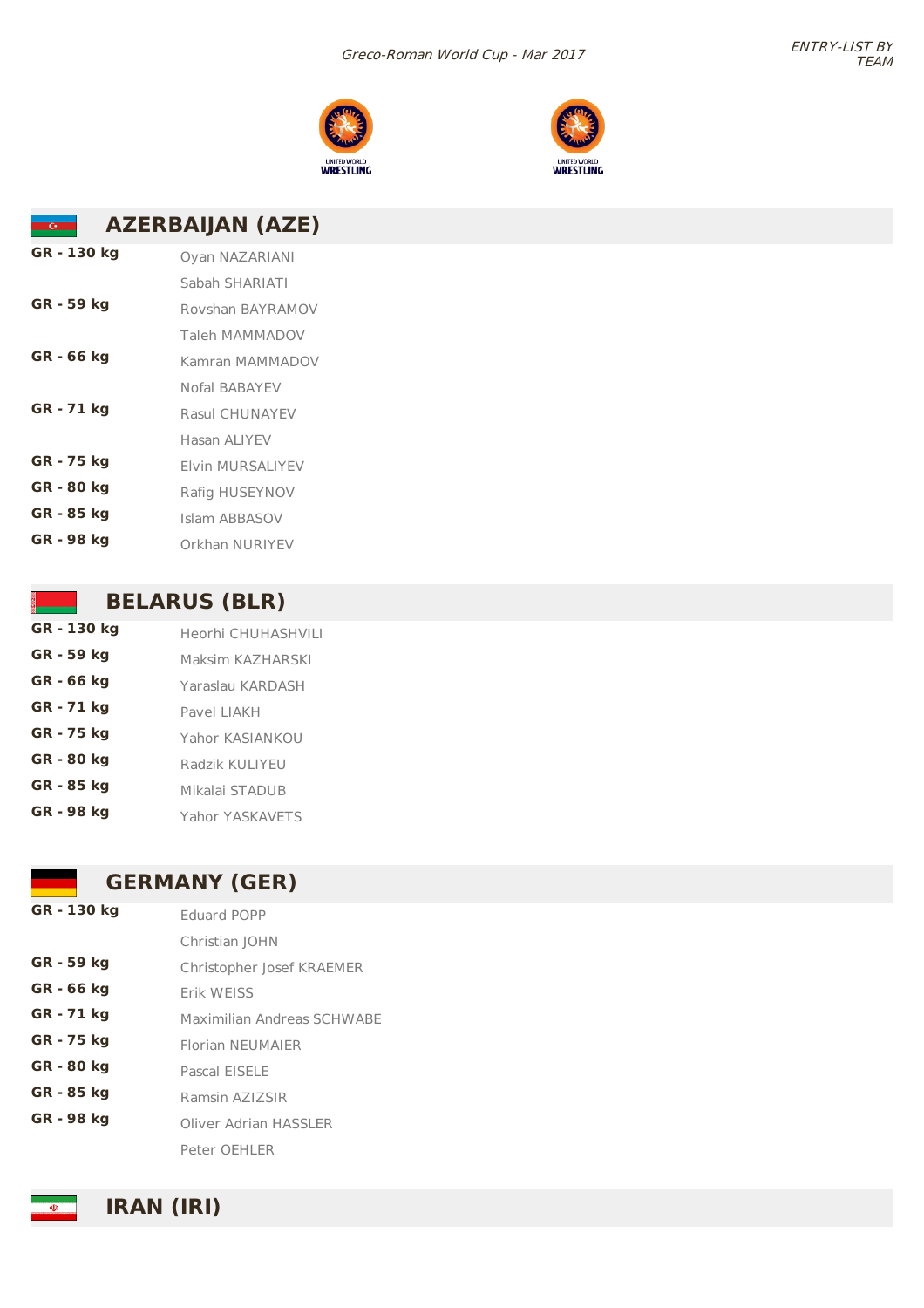| GR - 130 kg | Amir Mohammadali GHASEMIMONJAZI        |
|-------------|----------------------------------------|
|             | Behnam Aliakbar MEHDIZADEH ARYATAPEH   |
| GR - 59 kg  | Mohsen Hossein HAII POUR               |
|             | Saman Morad ABDOULI                    |
| GR - 66 kg  | Mehdi Chooli ZEIDVAND                  |
|             | Ali Reizollah ARSAI AN                 |
| GR - 71 kg  | Afshin Nemat BYABANGARD                |
|             | Mohammadali Abdolhamid GERAEI          |
| GR - 75 kg  | Rasoul Sadegh GARMSIRI                 |
|             | Saeid Morad ABDVALI                    |
| GR - 80 kg  | Yousef Ahmad GHADERIAN                 |
|             | <b>Ramin Soltanmorad TAHERISARTANG</b> |
| GR - 85 kg  | Hossein Ahmad NOURI                    |
|             | Mahdi Ebrahim FALLAHHAMIDABADI         |

**GR - 98 kg** Mahdi Abbas ALIYARIFEIZABADI Seyedmostafa Seyedghanbar SALEHIZADEH

## **KAZAKHSTAN (KAZ)**

**GR - 130 kg** Damir KUZEMBAYEV **GR - 59 kg** Zhanserik SARSENBIYEV **GR - 66 kg** Daniyar KALENOV **GR - 71 kg** Demeu ZHADRAYEV **GR - 75 kg** Tamerlan SHADUKAYEV Maxat YEREZHEPOV **GR - 80 kg** Daulet ZHAXYLYKOV **GR - 85 kg** Azamat KUSTUBAYEV **GR - 98 kg** Alimkhan SYZDYKOV

## **RUSSIA (RUS)**

| GR - 130 kg | Sergey SEMENOV     |
|-------------|--------------------|
|             | Boris VAINSHTEIN   |
| GR - 59 kg  | Mingiyan SEMENOV   |
|             | Stepan MARYANYAN   |
| GR - 66 kg  | Artem SURKOV       |
|             | Aleksei KIIANKIN   |
| GR - 71 kg  | Abujazid MANTSIGOV |
|             | Yury DENISOV       |
| GR - 75 kg  | Roman VI ASOV      |
|             | Chingiz LABAZANOV  |
| GR - 80 kg  | Ramazan ABACHARAFV |
|             | Adlan AKIFV        |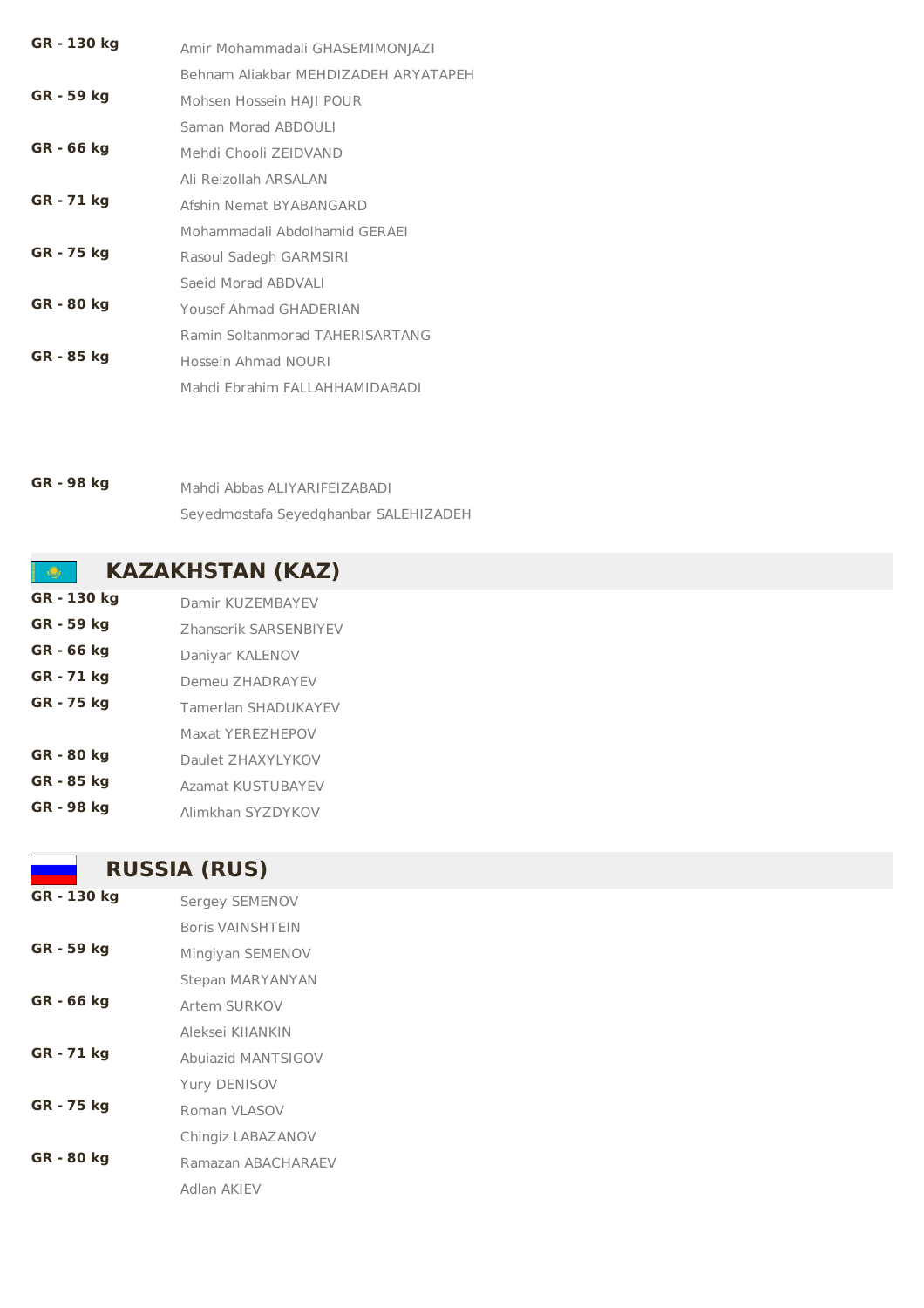**GR - 85 kg** Davit CHAKVETADZE Evgeny SALEEV

**GR - 98 kg** Maksim SAFARIAN

**TURKEY (TUR)**  $C^*$ **GR - 130 kg** Ali Nail ARSLAN **GR - 59 kg** Hammet RUSTEM **GR - 66 kg** Atakan YUKSEL Enes BASAR **GR - 71 kg** Ilker SONMEZ **GR - 75 kg** Emrah KUS **GR - 80 kg** Aslan ATEM **GR - 85 kg** Metehan BASAR **GR - 98 kg** Cenk ILDEM Suleyman DEMIRCI

## **UKRAINE (UKR)**

| GR - 130 kg | Mykola KUCHMII          |
|-------------|-------------------------|
|             | Oleksandr CHERNETSKYY   |
| GR - 59 kg  | Zhora ABOVIAN           |
| GR - 66 kg  | Parviz NASIBOV          |
| GR - 71 kg  | <b>Ruslan ISRAFILOV</b> |
| GR - 75 kg  | Mykola DARAGAN          |
|             | Artem MATIASH           |
| GR - 80 kg  | Dmytro PYSHKOV          |
| GR - 85 kg  | lurii SHKRIUBA          |
| GR - 98 kg  | Volodymyr VASYLIEV      |
|             |                         |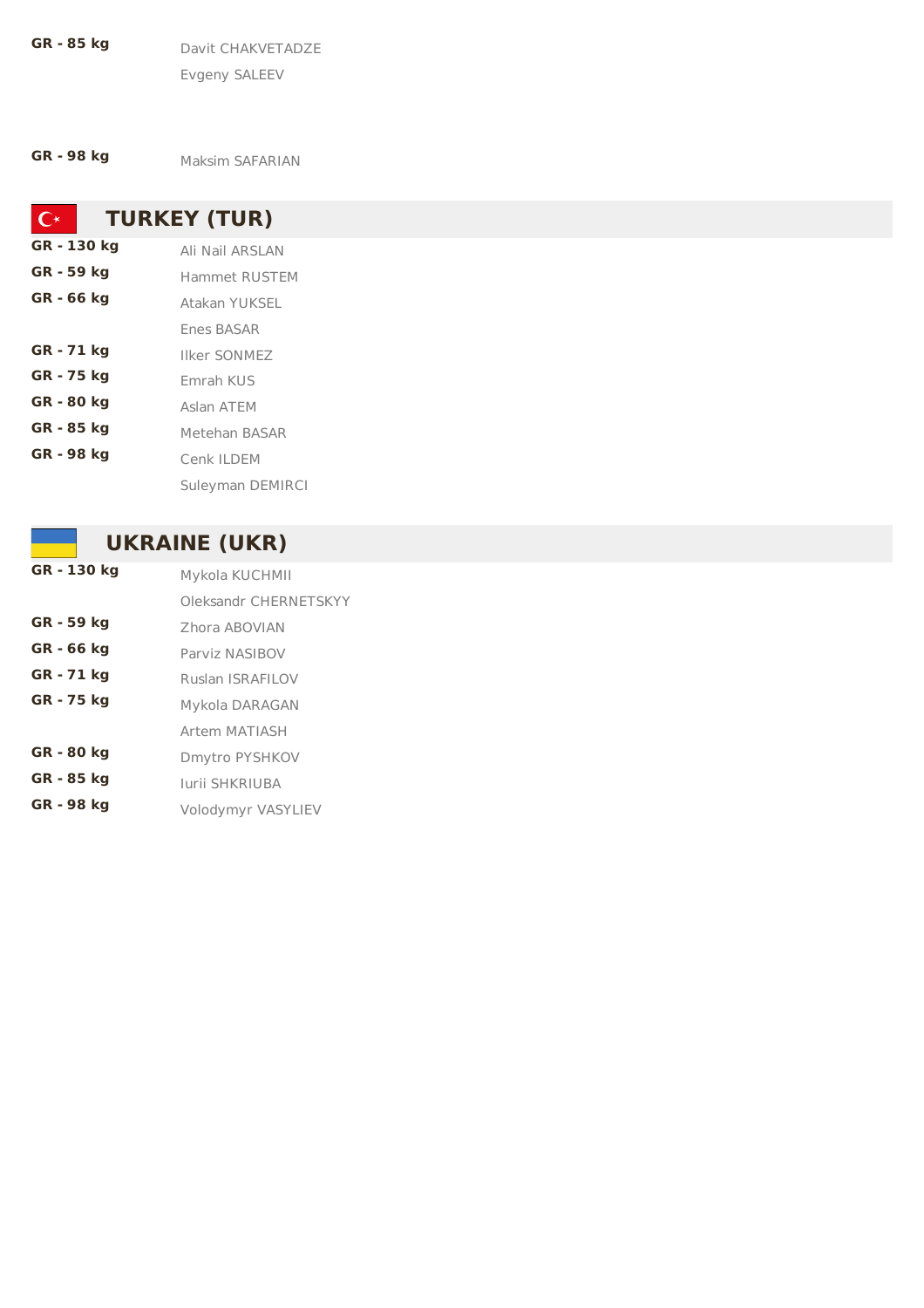Greco-Roman World Cup - Mar 2017 Marrow RESULTS IN GROUP





### **Pool A**

|   |            |                         |                         |                         | 4                       | <b>Pts</b> | <b>CP</b> | <b>TP</b> | <b>Rank</b> |
|---|------------|-------------------------|-------------------------|-------------------------|-------------------------|------------|-----------|-----------|-------------|
|   |            | <b>RUS</b>              | <b>KAZ</b>              | IRI                     | <b>GER</b>              |            |           |           |             |
|   | <b>RUS</b> |                         | $8-0$<br>$(CP 24-7)$    | $5 - 3$<br>$(CP 16-13)$ | $7 - 1$<br>$(CP 26-8)$  |            | 66-28     | 94-33     |             |
|   | <b>KAZ</b> | $0 - 8$<br>$(CP 7-24)$  |                         | $2 - 6$<br>$(CP 10-20)$ | $2 - 6$<br>$(CP 11-18)$ |            | $28 - 62$ | $33 - 79$ | 4           |
| ∍ | <b>IRI</b> | $3 - 5$<br>$(CP 13-16)$ | $6 - 2$<br>$(CP 20-10)$ |                         | 7-1<br>$(CP 23-6)$      |            | 56-32     | 76-45     |             |
|   | <b>GER</b> | $1 - 7$<br>$(CP_8-26)$  | $6 - 2$<br>$(CP 18-11)$ | $1 - 7$<br>$(CP 6-23)$  |                         |            | $32 - 60$ | 43-89     |             |

**Pool B**

|   |            |                         |                         |                         | 4                       | <b>Pts</b> | <b>CP</b> | <b>TP</b> | <b>Rank</b> |
|---|------------|-------------------------|-------------------------|-------------------------|-------------------------|------------|-----------|-----------|-------------|
|   |            | <b>AZE</b>              | <b>TUR</b>              | <b>BLR</b>              | <b>UKR</b>              |            |           |           |             |
|   | <b>AZE</b> |                         | $5 - 3$<br>$(CP 17-14)$ | $5 - 3$<br>$(CP 20-12)$ | $5 - 3$<br>$(CP 20-13)$ | ⊇          | 57-39     | 98-41     |             |
|   | <b>TUR</b> | $3 - 5$<br>$(CP 14-17)$ |                         | $6 - 2$<br>$(CP 23-9)$  | $5 - 3$<br>$(CP 19-13)$ |            | 56-39     | 66-47     |             |
| ∍ | <b>BLR</b> | $3 - 5$<br>$(CP 12-20)$ | $2 - 6$<br>$(CP 9-23)$  |                         | $2 - 6$<br>$(CP 10-21)$ | 0          | $31 - 64$ | 34-94     | 4           |
| 4 | <b>UKR</b> | $3 - 5$<br>$(CP 13-20)$ | $3 - 5$<br>$(CP 13-19)$ | $6 - 2$<br>$(CP 21-10)$ |                         |            | $47 - 49$ | 64-80     |             |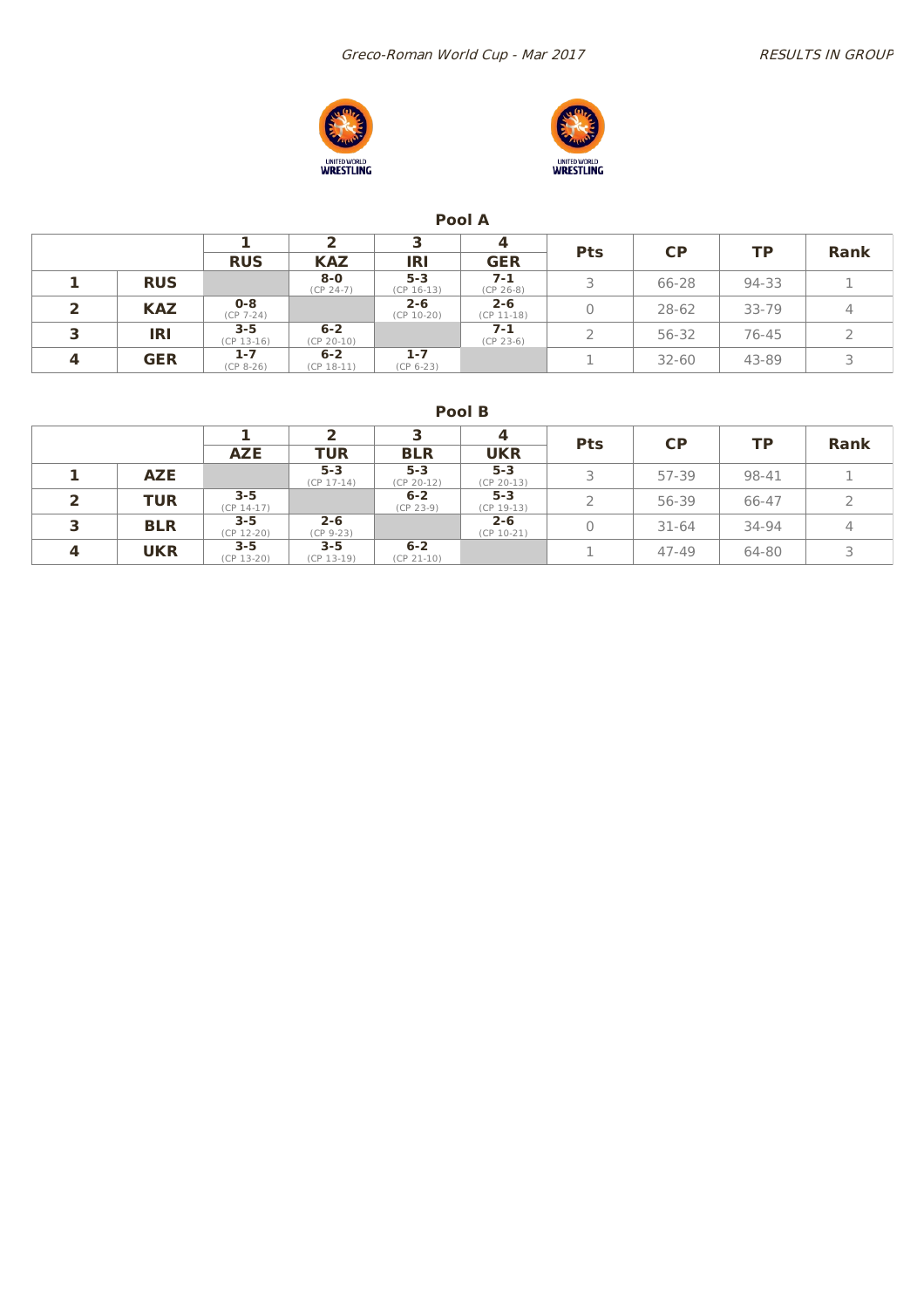





### **Final 7-8**

| 'KAZ | (BLR) | 26-10     |
|------|-------|-----------|
| ΔN   | BELAR | $(34-18)$ |
|      |       |           |

### **Final 5-6**

| $\sim  -$<br>GERMANY<br>(GER | (UKR)<br><b>UKRAINE</b> | 19-12               |
|------------------------------|-------------------------|---------------------|
|                              |                         | $72 - 17$<br>(ムジ-エノ |

| ınaı |  |
|------|--|
|------|--|

| ID<br>A NI                | <b>ID</b><br>JRK<br>UK. | . .<br>--- |
|---------------------------|-------------------------|------------|
| - 1 N 1 4<br>11 \/ _\ 1 \ |                         | $(36-6)$   |

### **Final 1-2**

| IDHC | (AZE)<br>RAILAN I<br>$A_{\angle}$ | 18-12     |
|------|-----------------------------------|-----------|
| - -  |                                   | $(24-10)$ |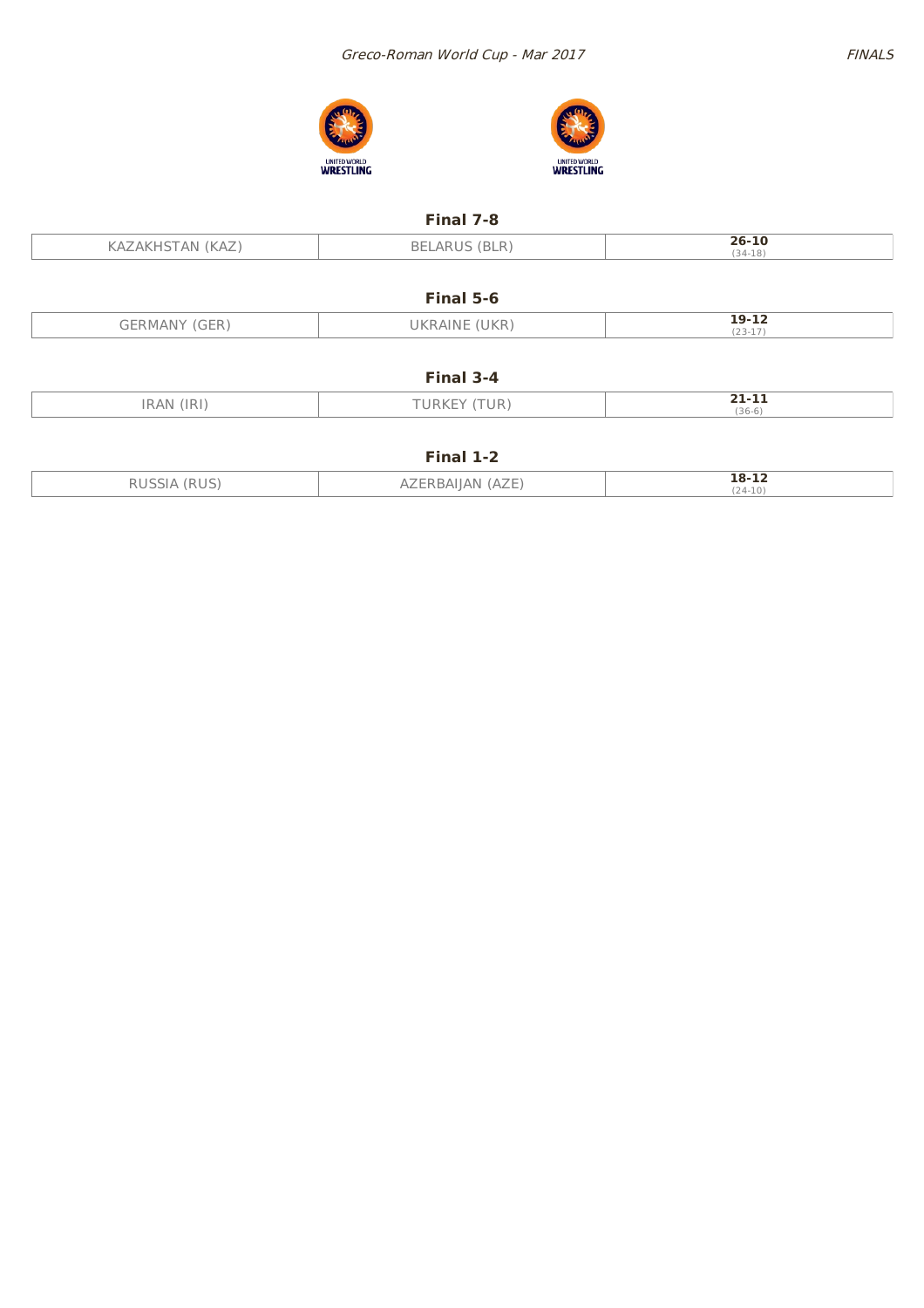



| Gold          |                | <b>RUS - RUSSIA</b>     |
|---------------|----------------|-------------------------|
| <b>Silver</b> | $\overline{C}$ | <b>AZE - AZERBAIJAN</b> |
| <b>Bronze</b> | <b>OD</b>      | <b>IRI - IRAN</b>       |
| 4.            | <b>∴ ∗</b>     | <b>TUR - TURKEY</b>     |
| 5.            |                | <b>GER - GERMANY</b>    |
| 6.            |                | <b>UKR-UKRAINE</b>      |
| 7.            |                | KAZ - KAZAKHSTAN        |
| 8.            |                | <b>BLR - BELARUS</b>    |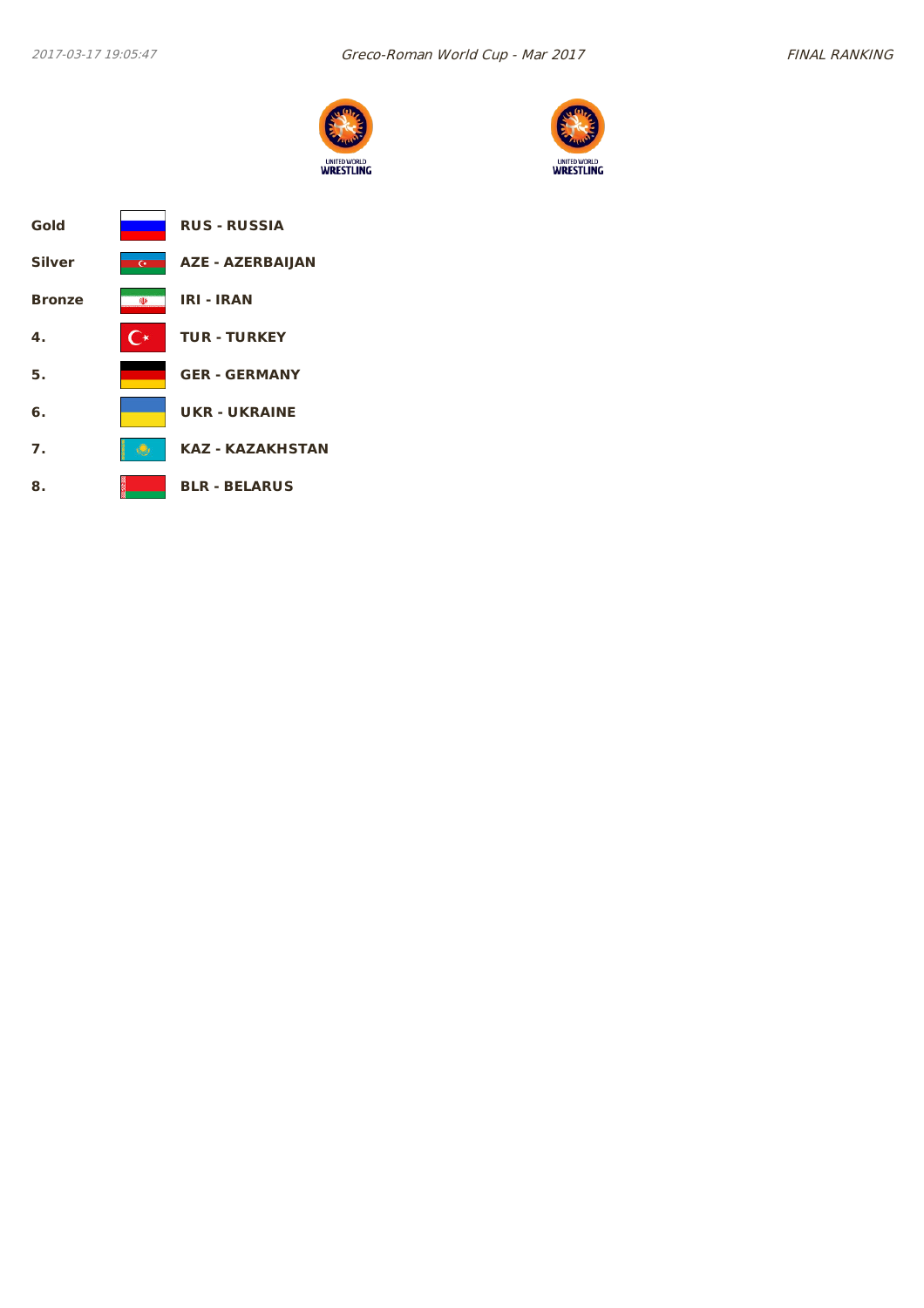



# **Final 1-2**

| $N^{\circ}$ | Category    | <b>RUSSIA</b>            | <b>TP</b> | CP | <b>Pts</b> | <b>Victory</b> | <b>Pts</b> | CP | <b>TP</b> | <b>AZERBAIJAN</b>       |
|-------------|-------------|--------------------------|-----------|----|------------|----------------|------------|----|-----------|-------------------------|
| 121         | GR - 59 kg  | <b>Mingiyan SEMENOV</b>  | 9         |    |            | PP             |            |    |           | <b>Taleh MAMMADOV</b>   |
| 122         | GR - 66 kg  | <b>Artem SURKOV</b>      | 8         | 4  |            | <b>ST</b>      |            | 0  | 0         | Nofal BABAYEV           |
| 123         | GR - 71 kg  | Abujazid MANTSIGOV       |           |    |            | PP             |            |    |           | <b>Rasul CHUNAYEV</b>   |
| 124         | GR - 75 kg  | <b>Roman VLASOV</b>      |           |    |            | PO             |            | 0  | 0         | <b>Elvin MURSALIYEV</b> |
| 125         | GR - 80 kg  | Adlan AKIEV              |           |    |            | PP             |            |    |           | <b>Rafig HUSEYNOV</b>   |
| 126         | GR - 85 kg  | <b>Davit CHAKVETADZE</b> | C         | ⊇  |            | PP             |            |    |           | Islam ABBASOV           |
| 127         | GR - 98 kg  | Maksim SAFARIAN          | $\Omega$  |    |            | PO             |            |    | 3         | <b>Orkhan NURIYEV</b>   |
| 128         | GR - 130 kg | <b>Sergey SEMENOV</b>    |           |    |            | PP             |            |    |           | Sabah SHARIATI          |
|             |             | <b>WINNER</b>            | 24        | 18 | 5          |                |            | 12 | 10        |                         |

### **Final 3-4**

| $N^{\circ}$ | Category    | <b>IRAN</b>                                           | <b>TP</b>     | <b>CP</b> | <b>Pts</b> | <b>Victory</b> | <b>Pts</b>     | CP       | <b>TP</b>      | <b>TURKEY</b>                  |
|-------------|-------------|-------------------------------------------------------|---------------|-----------|------------|----------------|----------------|----------|----------------|--------------------------------|
| 113         | GR - 59 kg  | <b>Saman Morad ABDOULI</b>                            | 9             | 4         |            | <b>ST</b>      |                | 0        | $\Omega$       | Hammet<br><b>RUSTEM</b>        |
| 114         | GR - 66 kg  | <b>Mehdi Chooli ZEIDVAND</b>                          | 4             | 3         |            | PO.            |                | 0        | $\overline{0}$ | Atakan<br><b>YUKSEL</b>        |
| 115         | GR - 71 kg  | Mohammadali Abdolhamid<br><b>GERAEI</b>               | Q             | 4         |            | <b>ST</b>      |                | $\Omega$ | $\Omega$       | <b>Ilker</b><br>SONMEZ         |
| 116         | GR - 75 kg  | Rasoul Sadegh GARMSIRI                                |               |           |            | PP             |                | 3        | $\mathcal{P}$  | <b>Emrah KUS</b>               |
| 117         | GR - 80 kg  | <b>Yousef Ahmad GHADERIAN</b>                         |               | 3         |            | PP             |                |          |                | Aslan ATEM                     |
| 118         | GR - 85 kg  | Mahdi Ebrahim FALLAHHAMIDABADI                        | $\mathcal{P}$ | $\bigcap$ |            | <b>FV</b>      | п.             | 5        |                | <b>Metehan</b><br><b>BASAR</b> |
| 119         | GR - 98 kg  | Mahdi Abbas ALIYARIFEIZABADI                          |               | 3         |            | PP             |                |          |                | Cenk ILDEM                     |
| 120         | GR - 130 kg | <b>Behnam Aliakbar MEHDIZADEH</b><br><b>ARYATAPEH</b> | C             | 3         |            | PP             |                | n.       | п.             | Ali Nail<br><b>ARSLAN</b>      |
|             |             | <b>WINNER</b>                                         | 36            | 21        | 6          |                | $\overline{2}$ | 11       | 6              |                                |

### **Final 5-6**

| $N^{\circ}$ | Category    | <b>GERMANY</b>                              | <b>TP</b>                | <b>CP</b> | <b>Pts</b> | <b>Victory</b> | <b>Pts</b> | CP       | <b>TP</b> | <b>UKRAINE</b>                         |
|-------------|-------------|---------------------------------------------|--------------------------|-----------|------------|----------------|------------|----------|-----------|----------------------------------------|
| 105         | GR - 59 kg  | Christopher Josef KRAEMER                   | 2                        |           |            | PP             |            | 3        | 3         | <b>Zhora ABOVIAN</b>                   |
| 106         | GR - 66 kg  | Erik WEISS                                  |                          |           |            | PP             |            | 5        | 2         | <b>Parviz NASIBOV</b>                  |
| 107         | GR - 71 kg  | <b>Maximilian Andreas</b><br><b>SCHWABE</b> | $\overline{\phantom{a}}$ | 5         |            | VT             |            | 0        | $\Omega$  | <b>Ruslan ISRAFILOV</b>                |
| 108         | GR - 75 kg  | <b>Florian NEUMAIER</b>                     | 2                        | 3         |            | PP             |            |          |           | Mykola DARAGAN                         |
| 109         | GR - 80 kg  | <b>Pascal EISELE</b>                        |                          | 3         |            | PP             |            |          | 3         | Dmytro PYSHKOV                         |
| 110         | GR - 85 kg  | <b>Ramsin AZIZSIR</b>                       | 2                        | 3         |            | P <sub>O</sub> |            | 0        | 0         | <b>Iurii SHKRIUBA</b>                  |
| 111         | GR - 98 kg  | <b>Peter OEHLER</b>                         |                          | 3         |            | P <sub>O</sub> |            | $\Omega$ | $\Omega$  | Volodymyr VASYLIEV                     |
| 112         | GR - 130 kg | Christian JOHN                              | $\Omega$                 | $\bigcap$ |            | <b>ST</b>      |            | 4        | 8         | <b>Oleksandr</b><br><b>CHERNETSKYY</b> |
|             |             | <b>WINNER</b>                               | 23                       | 19        | 5          |                | 3          | 12       | 17        |                                        |

**Final 7-8**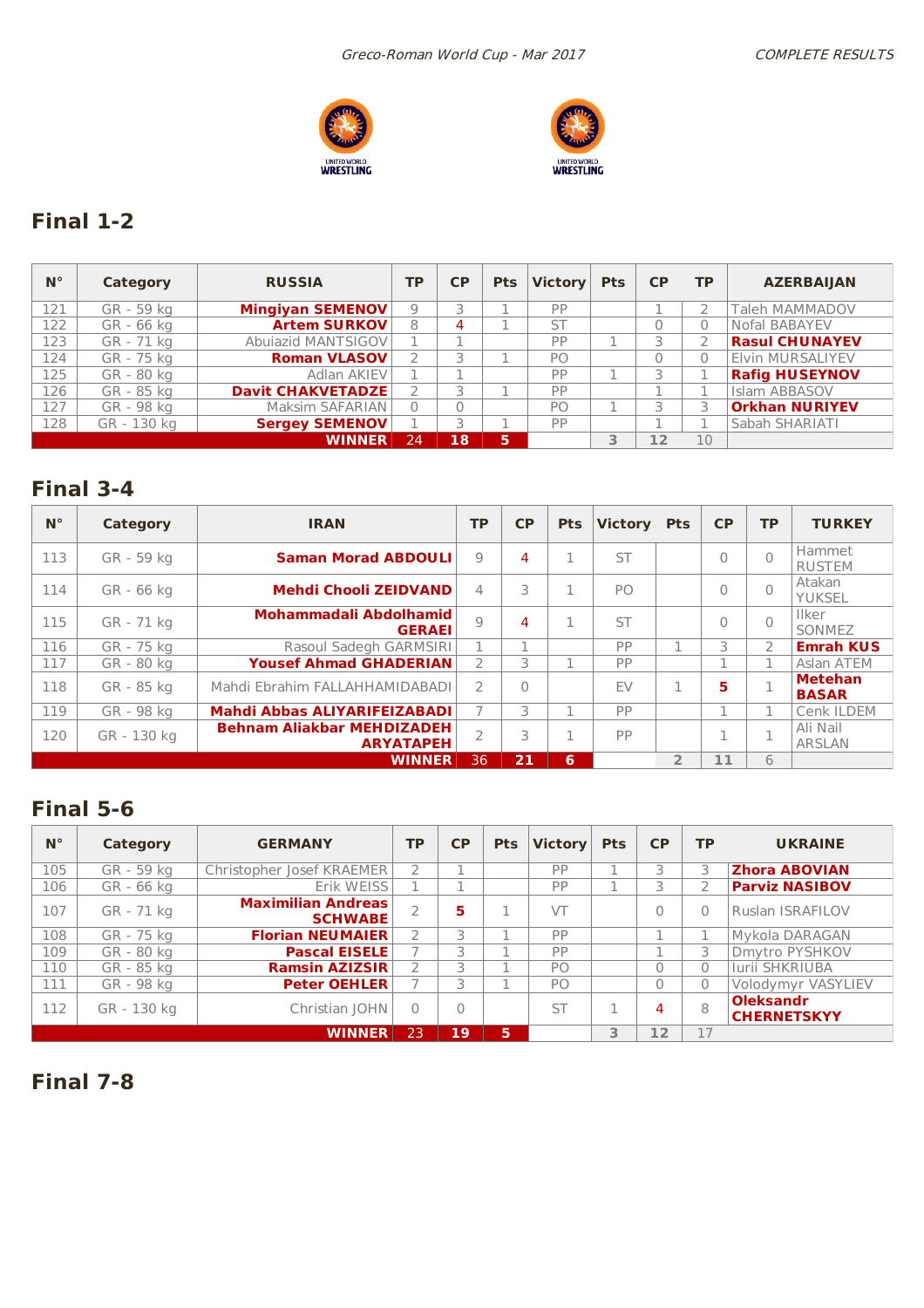| $N^{\circ}$ | Category    | <b>KAZAKHSTAN</b>            | ТP | <b>CP</b> | <b>Pts</b> | <b>Victory</b> | <b>Pts</b> | <b>CP</b> | TP | <b>BELARUS</b>         |
|-------------|-------------|------------------------------|----|-----------|------------|----------------|------------|-----------|----|------------------------|
| 97          | GR - 59 kg  | <b>Zhanserik SARSENBIYEV</b> |    |           |            | PP             |            |           | 3  | Maksim KAZHARSKI       |
| 98          | GR - 66 ka  | <b>Daniyar KALENOV</b>       | 0  | 5         |            | <b>VB</b>      |            |           |    | Yaraslau KARDASH       |
| 99          | GR - 71 kg  | Demeu ZHADRAYEV              |    |           |            | PP             |            | ⊇         | 4  | <b>Pavel LIAKH</b>     |
| 100         | GR - 75 kg  | Maxat YEREZHEPOV             |    |           |            | <b>SP</b>      |            | 4         | 9  | <b>Yahor KASIANKOU</b> |
| 101         | GR - 80 kg  | <b>Daulet ZHAXYLYKOV</b>     | 6  |           |            | PP             |            |           |    | <b>Radzik KULIYEU</b>  |
| 102         | GR - 85 kg  | <b>Azamat KUSTUBAYEV</b>     | 4  |           |            | PP             |            |           |    | Mikalai STADUB         |
| 103         | GR - 98 kg  | <b>Alimkhan SYZDYKOV</b>     | 8  | 5         |            | VT             |            |           |    | Yahor YASKAVETS        |
| 104         | GR - 130 kg | <b>Damir KUZEMBAYEV</b>      | 6  | 5         |            | VT             |            |           |    | Heorhi CHUHASHVILI     |
|             |             | <b>WINNER</b>                | 34 | 26        | 6          |                |            | $\Omega$  | 18 |                        |

## **Round 3**

### **Pool A**

| $N^{\circ}$ | Category    | <b>RUSSIA</b>                      | <b>TP</b>     | <b>CP</b> | <b>Pts</b>     | <b>Victory</b> | <b>Pts</b> | <b>CP</b> | <b>TP</b> | <b>GERMANY</b>                       |
|-------------|-------------|------------------------------------|---------------|-----------|----------------|----------------|------------|-----------|-----------|--------------------------------------|
| 65          | GR - 59 kg  | Stepan<br><b>MARYANYAN</b>         | 3             |           |                | PP             |            |           |           | Christopher Josef KRAEMER            |
| 66          | GR - 66 kg  | Aleksei KIIANKIN                   | 5             |           |                | PP             |            |           |           | Erik WEISS                           |
| 67          | GR - 71 kg  | <b>Yury DENISOV</b>                | 4             | 5         |                | VT             |            | $\Omega$  | $\Omega$  | Maximilian Andreas<br><b>SCHWABE</b> |
| 68          | GR - 75 kg  | <b>Chingiz</b><br><b>LABAZANOV</b> | 6             |           |                | PP             |            |           |           | <b>Florian NEUMAIER</b>              |
| 69          | GR - 80 kg  | <b>Adlan AKIEV</b>                 | 10            | 3         |                | PP             |            |           | 4         | Pascal EISELE                        |
| 70          | GR - 85 kg  | <b>Evgeny SALEEV</b>               | $\mathcal{P}$ | 3         |                | PP             |            |           | п.        | Ramsin AZIZSIR                       |
| 71          | GR - 98 kg  | Maksim SAFARIAN                    |               |           |                | PP             |            | 3         |           | <b>Peter OEHLER</b>                  |
| 72          | GR - 130 kg | <b>Sergey SEMENOV</b>              | 4             | 5.        |                | VT             |            | $\Omega$  | $\Omega$  | Christian JOHN                       |
|             |             | <b>WINNER</b>                      | 35            | 26        | $\overline{ }$ |                | 椎          | 8         | 9         |                                      |

| $N^{\circ}$ | <b>Category</b> | <b>KAZAKHSTAN</b>                  | <b>TP</b>      | <b>CP</b> | <b>Pts</b>     | <b>Victory</b> | <b>Pts</b> | <b>CP</b> | <b>TP</b>     | <b>IRAN</b>                                           |
|-------------|-----------------|------------------------------------|----------------|-----------|----------------|----------------|------------|-----------|---------------|-------------------------------------------------------|
| 73          | GR - 59 kg      | Zhanserik<br>SARSENBIYEV           |                | л         |                | PP             | 1          | 3         | 2             | <b>Mohsen Hossein HAJI POUR</b>                       |
| 74          | GR - 66 kg      | Daniyar<br><b>KALENOV</b>          | $\overline{2}$ |           |                | PP             | 1          | 3         | 3             | <b>Ali Reizollah ARSALAN</b>                          |
| 75          | GR - 71 kg      | Demeu<br>ZHADRAYEV                 |                | п.        |                | PP             | п.         | 3         |               | <b>Afshin Nemat BYABANGARD</b>                        |
| 76          | GR - 75 kg      | <b>Maxat</b><br><b>YEREZHEPOV</b>  | 3              | 3         | п.             | PO             |            | $\Omega$  | $\mathbf{0}$  | Rasoul Sadegh GARMSIRI                                |
| 77          | GR - 80 kg      | Daulet I<br>ZHAXYLYKOV             | $\bigcap$      | $\bigcap$ |                | PO.            | 1          | 3         | 3             | <b>Ramin Soltanmorad</b><br><b>TAHERISARTANG</b>      |
| 78          | GR - 85 kg      | <b>Azamat</b><br><b>KUSTUBAYEV</b> |                | 3         |                | PP             |            |           |               | Mahdi Ebrahim<br><b>FALLAHHAMIDABADI</b>              |
| 79          | GR - 98 kg      | Alimkhan<br>SYZDYKOV               |                | п         |                | SP             | 1.         | 4         | 10            | <b>Mahdi Abbas</b><br><b>ALIYARIFEIZABADI</b>         |
| 80          | GR - 130 kg     | Damir<br><b>KUZEMBAYEV</b>         | $\cap$         | $\bigcap$ |                | P <sub>O</sub> | п.         | 3         | $\mathcal{P}$ | <b>Behnam Aliakbar</b><br><b>MEHDIZADEH ARYATAPEH</b> |
|             |                 |                                    | 9              | 10        | $\overline{2}$ |                | 6          | 20        | 22            | <b>WINNER</b>                                         |

### **Pool B**

| $N^{\circ}$ | Category    | <b>AZERBAIJAN</b>       | <b>TP</b> | <b>CP</b> | <b>Pts</b> | Victory Pts |   | <b>CP</b> | <b>TP</b> | <b>UKRAINE</b>        |
|-------------|-------------|-------------------------|-----------|-----------|------------|-------------|---|-----------|-----------|-----------------------|
| 81          | GR - 59 kg  | <b>Taleh MAMMADOV</b>   | 9         | 4         |            | <b>SP</b>   |   |           |           | Zhora ABOVIAN         |
| 82          | GR - 66 kg  | Kamran MAMMADOV         |           |           |            | PP          |   | $\supset$ |           | <b>Parviz NASIBOV</b> |
| 83          | GR - 71 kg  | <b>Rasul CHUNAYEV</b>   |           |           |            | PO          |   |           |           | Ruslan ISRAFILOV      |
| 84          | GR - 75 kg  | <b>Elvin MURSALIYEV</b> | 11        | 4         |            | <b>SP</b>   |   |           |           | Artem MATIASH         |
| 85          | GR - 80 kg  | Rafig HUSEYNOV          |           |           |            | PP          |   |           | 3         | <b>Dmytro PYSHKOV</b> |
| 86          | GR - 85 kg  | <b>Islam ABBASOV</b>    |           |           |            | PP          |   |           |           | Iurii SHKRIUBA        |
| 87          | GR - 98 kg  | <b>Orkhan NURIYEV</b>   |           |           |            | PP          |   |           |           | Volodymyr VASYLIEV    |
| 88          | GR - 130 kg | Oyan NAZARIANI          |           |           |            | PP          |   |           |           | <b>Mykola KUCHMII</b> |
|             |             | <b>WINNER</b>           | 35        | 20        | <b>5.</b>  |             | 3 | 13        |           |                       |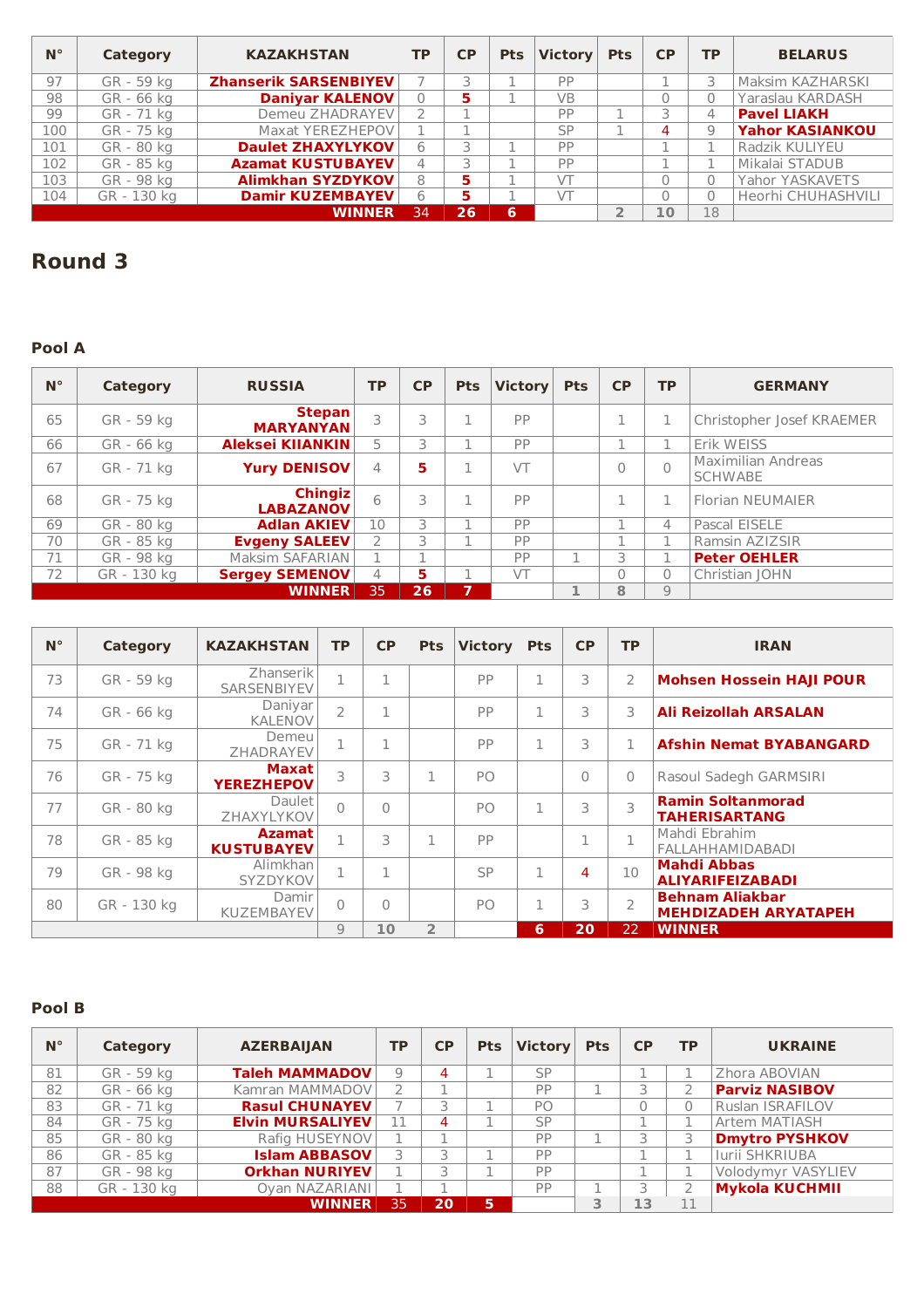| $N^{\circ}$ | Category    | <b>TURKEY</b>           | <b>TP</b> | <b>CP</b> | <b>Pts</b> | <b>Victory</b> | <b>Pts</b> | CP | <b>TP</b> | <b>BELARUS</b>        |
|-------------|-------------|-------------------------|-----------|-----------|------------|----------------|------------|----|-----------|-----------------------|
| 89          | GR - 59 kg  | <b>Hammet RUSTEM</b>    |           |           |            | PP             |            |    |           | Maksim KAZHARSKI      |
| 90          | GR - 66 kg  | <b>Enes BASAR</b>       | 0         | 5         |            | VA             |            |    |           | Yaraslau KARDASH      |
| 91          | GR - 71 kg  | <b>Ilker SONMEZ</b>     |           |           |            | PP             |            |    |           | Pavel LIAKH           |
| 92          | GR - 75 kg  | <b>Emrah KUS</b>        |           |           |            | PP             |            |    |           | Yahor KASIANKOU       |
| 93          | GR - 80 kg  | Aslan ATEM              |           |           |            | PP             |            |    |           | <b>Radzik KULIYEU</b> |
| 94          | GR - 85 kg  | Metehan BASAR           |           |           |            | PP             |            |    |           | <b>Mikalai STADUB</b> |
| 95          | GR - 98 kg  | <b>Suleyman DEMIRCI</b> | 8         | 4         |            | <b>ST</b>      |            |    | n.        | Yahor YASKAVETS       |
| 96          | GR - 130 kg | <b>Ali Nail ARSLAN</b>  |           |           |            | PO             |            |    |           | Heorhi CHUHASHVILI    |
|             |             | <b>WINNER</b>           | 18        | 23        | 6          |                |            |    |           |                       |

## **Round 2**

### **Pool A**

| $N^{\circ}$ | Category    | <b>RUSSIA</b>                      | <b>TP</b>      | <b>CP</b> | <b>Pts</b>   | <b>Victory</b> | <b>Pts</b> | <b>CP</b>    | <b>TP</b>      | <b>IRAN</b>                                     |
|-------------|-------------|------------------------------------|----------------|-----------|--------------|----------------|------------|--------------|----------------|-------------------------------------------------|
| 49          | GR - 59 kg  | <b>Mingiyan</b><br><b>SEMENOV</b>  | 3              | 3         | 1            | PP             |            | $\mathbf{I}$ | 1              | Saman Morad ABDOULI                             |
| 50          | GR - 66 kg  | <b>Artem</b><br><b>SURKOV</b>      | $\overline{1}$ | 3         | $\mathbf{I}$ | PP             |            |              | 4              | Ali Reizollah ARSALAN                           |
| 51          | GR - 71 kg  | Abujazid<br><b>MANTSIGOV</b>       | $\bigcap$      | $\Omega$  |              | PO             |            | 3            | $\overline{4}$ | Mohammadali Abdolhamid<br><b>GERAEI</b>         |
| 52          | GR - 75 kg  | <b>Roman</b><br><b>VLASOV</b>      | 5              | 3         | 1            | PP             |            | $\mathbf{I}$ | 1              | Saeid Morad ABDVALI                             |
| 53          | GR - 80 kg  | Ramazan<br><b>ABACHARAEV</b>       | $\bigcap$      | $\Omega$  |              | PO             |            | 3            | 3              | <b>Yousef Ahmad GHADERIAN</b>                   |
| 54          | GR - 85 kg  | <b>Davit</b><br><b>CHAKVETADZE</b> | Q              | 4         | 1            | <b>ST</b>      |            | 0            | $\Omega$       | Hossein Ahmad NOURI                             |
| 55          | GR - 98 kg  | Maksim<br>SAFARIAN                 | $\bigcap$      | $\Omega$  |              | P <sub>O</sub> | п.         | 3            | $\overline{2}$ | Seyedmostafa Seyedghanbar<br><b>SALEHIZADEH</b> |
| 56          | GR - 130 kg | <b>Sergey</b><br><b>SEMENOV</b>    | $\mathcal{P}$  | 3         | 1            | PP             |            | п.           | п.             | Behnam Aliakbar MEHDIZADEH<br>ARYATAPEH         |
|             |             | <b>WINNER</b>                      | 26             | 16        | 5            |                | 3          | 13           | 16             |                                                 |

| $N^{\circ}$ | Category    | <b>KAZAKHSTAN</b>        | <b>TP</b>     | <b>CP</b> | <b>Pts</b>     | <b>Victory</b> | <b>Pts</b> | <b>CP</b> | <b>TP</b>     | <b>GERMANY</b>                              |
|-------------|-------------|--------------------------|---------------|-----------|----------------|----------------|------------|-----------|---------------|---------------------------------------------|
| 57          | GR - 59 kg  | Zhanserik<br>SARSENBIYEV | 3             |           |                | PP             |            | 3         | 4             | <b>Christopher Josef</b><br><b>KRAEMER</b>  |
| 58          | GR - 66 kg  | <b>Daniyar KALENOV</b>   | 5             | 3.        |                | PO             |            | $\Omega$  | $\Omega$      | Erik WEISS                                  |
| 59          | GR - 71 kg  | <b>Demeu ZHADRAYEV</b>   |               | 3         |                | PO             |            | $\Omega$  | $\Omega$      | <b>Maximilian Andreas</b><br><b>SCHWABE</b> |
| 60          | GR - 75 kg  | Tamerlan l<br>SHADUKAYEV | 0             | 0         |                | P <sub>O</sub> | 1          | 3         | 3             | <b>Florian NEUMAIER</b>                     |
| 61          | GR - 80 kg  | Daulet ZHAXYLYKOV        |               |           |                | PP             |            | 3         | 5             | <b>Pascal EISELE</b>                        |
| 62          | GR - 85 kg  | Azamat KUSTUBAYEV        |               |           |                | PP             |            | 3         | $\mathcal{P}$ | <b>Ramsin AZIZSIR</b>                       |
| 63          | GR - 98 kg  | Alimkhan SYZDYKOV        | $\mathcal{P}$ |           |                | PP             |            |           | 4             | <b>Oliver Adrian HASSLER</b>                |
| 64          | GR - 130 kg | Damir KUZEMBAYEV         | 3             |           |                | PP             |            | 3         | 6             | <b>Eduard POPP</b>                          |
|             |             |                          | 16            | 11        | $\overline{2}$ |                | 6          | 18        | 24            | <b>WINNER</b>                               |

### **Pool B**

| $N^{\circ}$ | Category    | <b>AZERBAIJAN</b>       | ТP | <b>CP</b> | <b>Pts</b> | <b>Victory</b> | <b>Pts</b> | <b>CP</b> | <b>TP</b> | <b>BELARUS</b>            |
|-------------|-------------|-------------------------|----|-----------|------------|----------------|------------|-----------|-----------|---------------------------|
| 33          | GR - 59 kg  | Taleh MAMMADOV          |    |           |            | PP             |            |           |           | <b>Maksim KAZHARSKI</b>   |
| 34          | GR - 66 kg  | <b>Nofal BABAYEV</b>    | 8  | 4         |            | <b>ST</b>      |            |           | 0         | Yaraslau KARDASH          |
| 35          | GR - 71 kg  | <b>Hasan ALIYEV</b>     | 9  | 4         |            | <b>ST</b>      |            |           | 0         | Pavel LIAKH               |
| 36          | GR - 75 kg  | <b>Elvin MURSALIYEV</b> | 10 | 4         |            | SP             |            |           | 2         | Yahor KASIANKOU           |
| 37          | GR - 80 kg  | <b>Rafig HUSEYNOV</b>   |    |           |            | P <sub>O</sub> |            |           | 0         | Radzik KULIYEU            |
| 38          | GR - 85 kg  | <b>Islam ABBASOV</b>    |    |           |            | P <sub>O</sub> |            | 0         | $\Omega$  | Mikalai STADUB            |
| 39          | GR - 98 kg  | Orkhan NURIYEV          |    |           |            | PP             |            |           | 8         | <b>Yahor YASKAVETS</b>    |
| 40          | GR - 130 kg | Sabah SHARIATI          |    | n         |            | VA             |            | 5         | 0         | <b>Heorhi CHUHASHVILI</b> |
|             |             | <b>WINNER</b>           | 40 | 20        | 5.         |                | 3          | 12        | 12        |                           |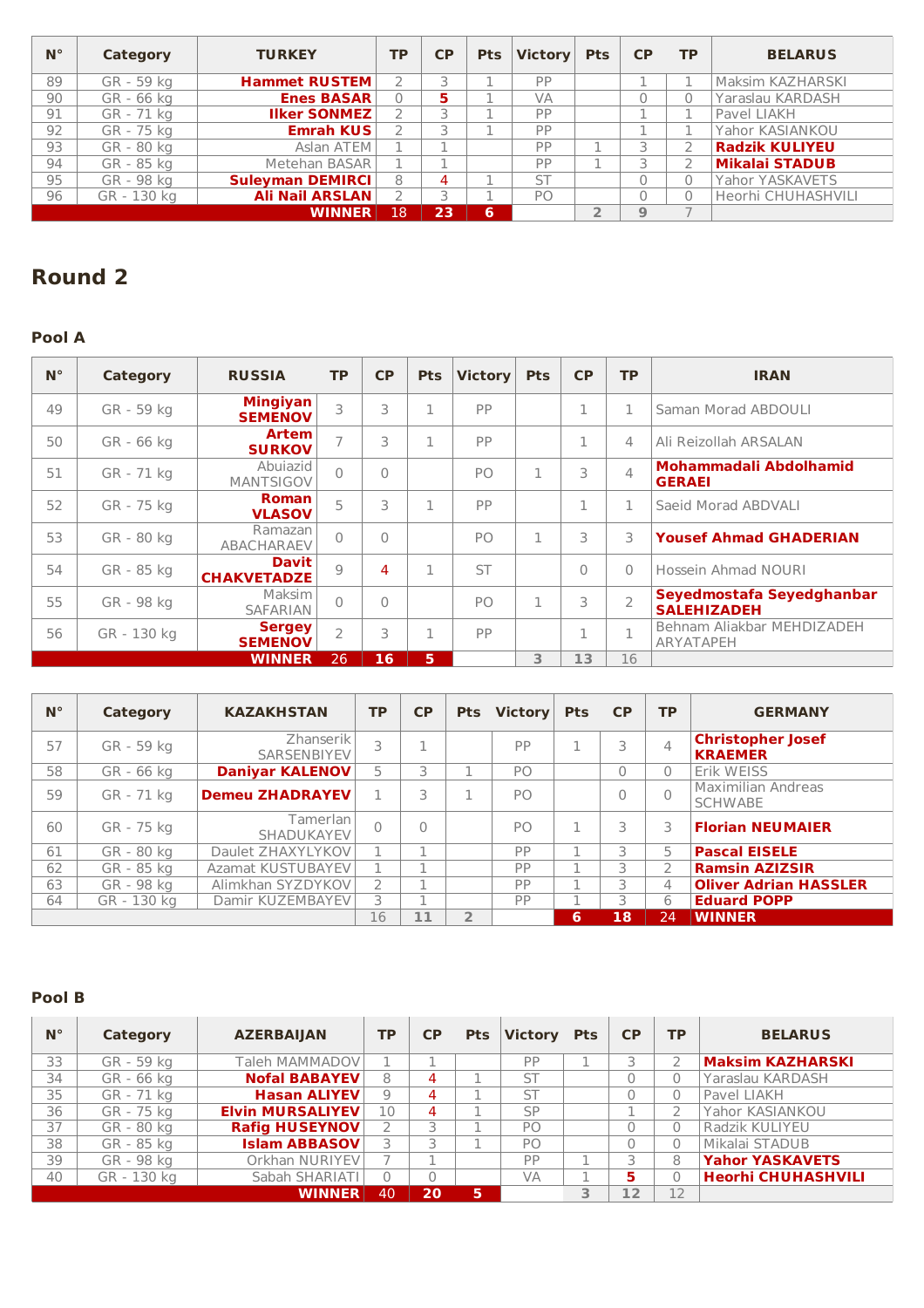| $N^{\circ}$ | Category    | <b>TURKEY</b>           | <b>TP</b>     | <b>CP</b> |   | Pts Victory | <b>Pts</b> | <b>CP</b> | <b>TP</b> | <b>UKRAINE</b>               |
|-------------|-------------|-------------------------|---------------|-----------|---|-------------|------------|-----------|-----------|------------------------------|
| 41          | GR - 59 kg  | <b>Hammet RUSTEM</b>    | $\mathcal{Q}$ | 4         |   | <b>ST</b>   |            |           |           | Zhora ABOVIAN                |
| 42          | GR - 66 kg  | <b>Atakan YUKSEL</b>    |               |           |   | PP          |            |           |           | <b>Parviz NASIBOV</b>        |
| 43          | GR - 71 kg  | <b>Ilker SONMEZ</b>     |               |           |   | PP          |            |           |           | Ruslan ISRAFILOV             |
| 44          | GR - 75 kg  | <b>Emrah KUS</b>        |               |           |   | PP          |            |           |           | Mykola DARAGAN               |
| 45          | GR - 80 kg  | Aslan ATEM              |               |           |   | PP          |            |           | 4         | <b>Dmytro PYSHKOV</b>        |
| 46          | GR - 85 kg  | <b>Metehan BASAR</b>    | 4             |           |   | PP          |            |           |           | Iurii SHKRIUBA               |
| 47          | GR - 98 ka  | <b>Suleyman DEMIRCI</b> | 8             | 4         |   | <b>ST</b>   |            |           |           | Volodymyr VASYLIEV           |
| 48          | GR - 130 kg | Ali Nail ARSLAN         | $\Omega$      |           |   | <b>ST</b>   |            |           | 8         | <b>Oleksandr CHERNETSKYY</b> |
|             |             | <b>WINNER</b>           | 30            | 19        | 5 |             |            | 13        |           |                              |

## **Round 1**

### **Pool A**

| $N^{\circ}$ | <b>Category</b> | <b>RUSSIA</b>            | <b>TP</b> | <b>CP</b> | <b>Pts</b> | <b>Victory</b> | <b>Pts</b>   | <b>CP</b> | <b>TP</b> | <b>KAZAKHSTAN</b>      |
|-------------|-----------------|--------------------------|-----------|-----------|------------|----------------|--------------|-----------|-----------|------------------------|
|             | GR - 59 kg      | <b>Stepan MARYANYAN</b>  | 3         |           |            | PO.            |              |           |           | Zhanserik SARSENBIYEV  |
|             | GR - 66 kg      | <b>Aleksei KIIANKIN</b>  |           |           |            | PP             |              |           |           | Daniyar KALENOV        |
|             | GR - 71 kg      | Yury DENISOV             | 4         |           |            | PP             |              |           |           | <b>Demeu ZHADRAYEV</b> |
| 4           | GR - 75 kg      | <b>Chingiz LABAZANOV</b> | 5         |           |            | PP             |              |           |           | Maxat YEREZHEPOV       |
|             | GR - 80 kg      | <b>Adlan AKIEV</b>       | 5         |           |            | PP             |              |           |           | Daulet ZHAXYLYKOV      |
| 6           | GR - 85 kg      | <b>Evgeny SALEEV</b>     |           |           |            | PP             |              |           |           | Azamat KUSTUBAYEV      |
|             | GR - 98 kg      | <b>Maksim SAFARIAN</b>   | 8         |           |            | PP             |              |           |           | Alimkhan SYZDYKOV      |
| 8           | GR - 130 kg     | <b>Boris VAINSHTEIN</b>  | 5         |           |            | PP             |              |           |           | Damir KUZEMBAYEV       |
|             |                 | <b>WINNER</b>            | 33        | 24        | 8          |                | $\mathbf{0}$ |           | 8         |                        |

| $N^{\circ}$ | <b>Category</b> | <b>IRAN</b>                                        | <b>TP</b>                | CP | <b>Pts</b>     | <b>Victory</b> | <b>Pts</b> | <b>CP</b> | <b>TP</b>     | <b>GERMANY</b>                              |
|-------------|-----------------|----------------------------------------------------|--------------------------|----|----------------|----------------|------------|-----------|---------------|---------------------------------------------|
| 9           | GR - 59 kg      | <b>Mohsen Hossein HAJI POUR</b>                    | $\overline{2}$           | 3  |                | PO             |            | $\Omega$  | $\Omega$      | Christopher Josef<br><b>KRAEMER</b>         |
| 10          | GR - 66 kg      | <b>Mehdi Chooli ZEIDVAND</b>                       | $\overline{2}$           | 3  |                | PO             |            | $\Omega$  | $\Omega$      | Erik WEISS                                  |
| 11          | GR - 71 kg      | Mohammadali Abdolhamid<br><b>GERAEI</b>            | $\rightarrow$            | 3  |                | PO             |            | $\bigcap$ | $\Omega$      | <b>Maximilian Andreas</b><br><b>SCHWABE</b> |
| 12          | GR - 75 kg      | <b>Saeid Morad ABDVALI</b>                         | ⇁                        | 3  |                | PP             |            |           | 2             | <b>Florian NEUMAIER</b>                     |
| 13          | GR - 80 kg      | <b>Yousef Ahmad GHADERIAN</b>                      | 11                       | 4  |                | SP             |            |           | $\mathcal{P}$ | Pascal EISELE                               |
| 14          | GR - 85 kg      | <b>Hossein Ahmad NOURI</b>                         | $\mathcal{P}$            | 3  |                | PP             |            |           |               | Ramsin AZIZSIR                              |
| 15          | GR - 98 kg      | Sevedmostafa<br>Seyedghanbar<br><b>SALEHIZADEH</b> | 5                        | 3  | <b>All</b>     | PO             |            | $\Omega$  | $\bigcap$     | Oliver Adrian<br><b>HASSLER</b>             |
| 16          | GR - 130 kg     | Amir Mohammadali<br><b>GHASEMIMONIAZI</b>          | $\overline{\phantom{a}}$ | P. |                | PP             |            | 3         | 5             | <b>Eduard POPP</b>                          |
|             |                 | <b>WINNER</b>                                      | 38                       | 23 | $\overline{7}$ |                |            | 6         | 10            |                                             |

#### **Pool B**

| $N^{\circ}$ | Category    | <b>AZERBAIJAN</b>       | <b>TP</b>      | CP | <b>Pts</b> | Victory        | <b>Pts</b> | <b>CP</b> | <b>TP</b> | <b>TURKEY</b>        |
|-------------|-------------|-------------------------|----------------|----|------------|----------------|------------|-----------|-----------|----------------------|
| 17          | GR - 59 kg  | Rovshan BAYRAMOV        |                |    |            | VT             |            | 5         | 6         | <b>Hammet RUSTEM</b> |
| 18          | GR - 66 kg  | Kamran MAMMADOV         | っ              | ×, |            | PP             |            |           |           | <b>Atakan YUKSEL</b> |
| 19          | GR - 71 kg  | <b>Hasan ALIYEV</b>     |                |    |            | <b>DD</b>      |            |           |           | <b>Ilker SONMEZ</b>  |
| 20          | GR - 75 kg  | <b>Elvin MURSALIYEV</b> |                |    |            | PP             |            |           |           | Emrah KUS            |
| 21          | GR - 80 kg  | Rafig HUSEYNOV          | $\overline{2}$ |    |            | PP             |            |           | 4         | <b>Aslan ATEM</b>    |
| 22          | GR - 85 kg  | <b>Islam ABBASOV</b>    |                |    |            | P <sub>O</sub> |            |           |           | Metehan BASAR        |
| 23          | GR - 98 kg  | <b>Orkhan NURIYEV</b>   |                |    |            | PP             |            |           |           | Cenk ILDEM           |
| 24          | GR - 130 kg | <b>Sabah SHARIATI</b>   | $\mathcal{P}$  | ⊇  |            | PO.            |            |           |           | Ali Nail ARSLAN      |
|             |             | <b>WINNER</b>           | 23             | 17 | 5          |                |            | 14        | 18        |                      |